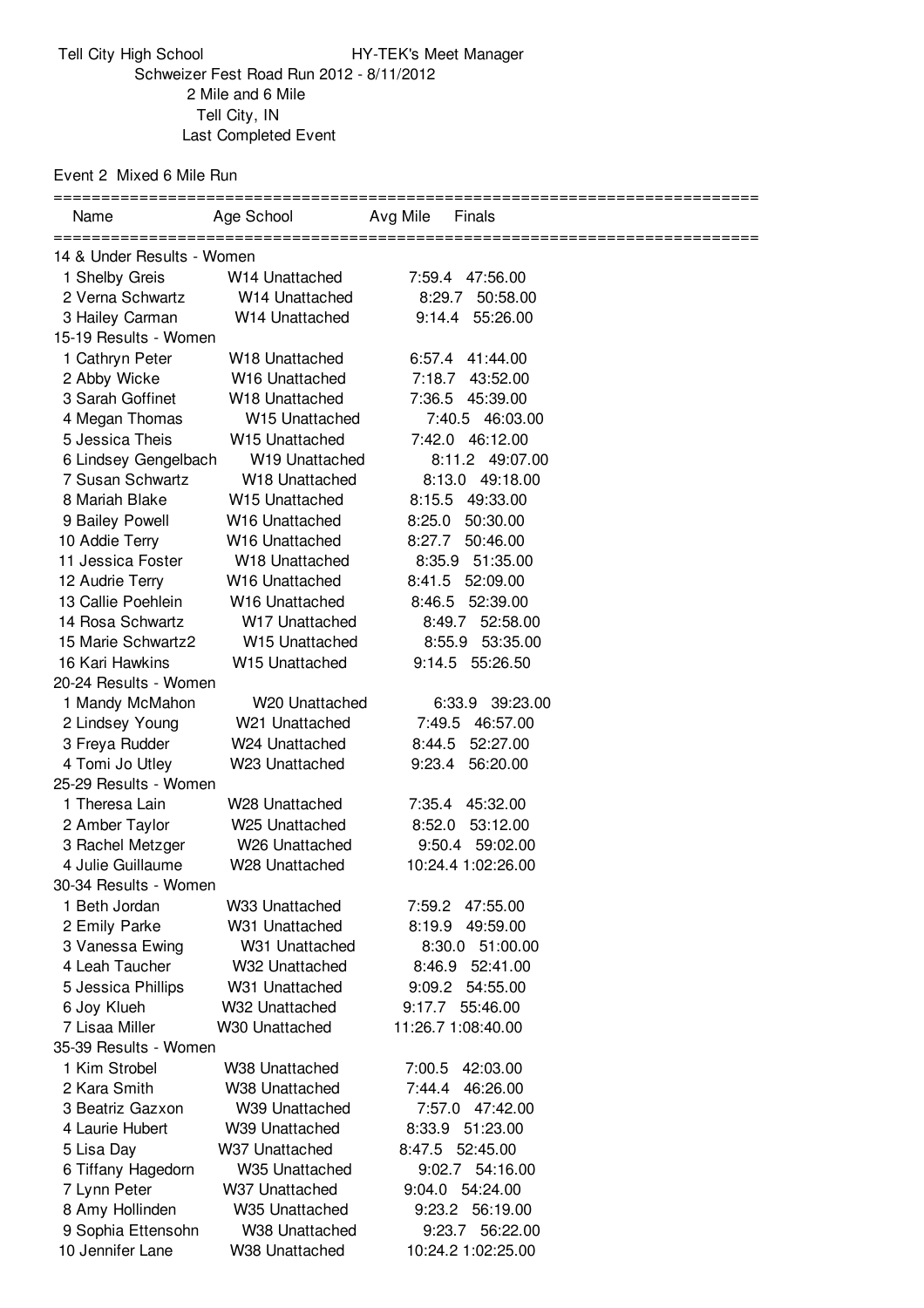| 11 Brandi Franzman       | W38 Unattached             | 11:11.5 1:07:09.00 |
|--------------------------|----------------------------|--------------------|
| 40-44 Results - Women    |                            |                    |
| 1 Liz Litherland         | W41 Unattached             | 8:15.7 49:34.00    |
| 2 Mary Jane Beckort      | W42 Unattached             | 8:26.7 50:40.00    |
| 3 Jamie Seibert          | W44 Unattached             | 9:49.9 58:59.00    |
| 4 Denise Malone          | W41 Unattached             | 10:17.7 1:01:46.00 |
| 5 Amy Lyons              | W40 Unattached             | 11:34.4 1:09:26.00 |
| 6 Connie Jarboe          | W40 Unattached             | 14:38.7 1:27:52.00 |
| 45-49 Results - Women    |                            |                    |
| 1 Anita Thomas           | W <sub>46</sub> Unattached | 8:47.4 52:44.00    |
| 2 Linda Gengelbach       | W46 Unattached             | 9:15.7<br>55:34.00 |
| 3 Carol Schaeffer        | W45 Unattached             | 56:53.00<br>9:28.9 |
| 4 Kassi Rogers           | W45 Unattached             | 58:26.00<br>9:44.4 |
| 5 Debbie Reed            | W48 Unattached             | 10:27.4 1:02:44.00 |
| 6 Melody Baughman        | W49 Unattached             | 10:27.5 1:02:44.50 |
| 7 Tracey Coyle           | W45 Unattached             | 10:53.2 1:05:19.00 |
| 50-54 Results - Women    |                            |                    |
| 1 Julie Kohnert          | W53 Unattached             | 56:23.00<br>9:23.9 |
| 55-59 Results - Women    |                            |                    |
|                          |                            |                    |
| 1 Janet Lautner          | W55 Unattached             | 8:17.2<br>49:43.00 |
| 2 Julie Rudder           | W55 Unattached             | 10:22.5 1:02:15.00 |
| 70+ Results - Women      |                            |                    |
| 1 Carolyn Decker         | W71 Unattached             | 11:29.9 1:08:59.00 |
| 14 & Under Results - Men |                            |                    |
| 1 Derek Siztman          | M Unattached               | 6:38.9 39:53.00    |
| 2 Eli Reed               | M14 Unattached             | 7:06.7 42:40.00    |
| 3 Nolan Kiefer           | M14 Unattached             | 7:16.7<br>43:40.00 |
| 4 Clayton Byrne          | M14 Unattached             | 7:25.4<br>44:32.00 |
| 5 Tanner Straneva        | M14 Unattached             | 8:06.9 48:41.00    |
| 6 Dalton Richards        | M12 Unattached             | 8:13.7 49:22.00    |
| 7 Jacob Mowery           | M14 Unattached             | 8:41.4<br>52:08.00 |
| 15-19 Results - Men      |                            |                    |
| 1 Noah Gatwood           | M19 Unattached             | 5:43.9<br>34:23.00 |
| 2 Alex Newton            | M17 Unattached             | 5:44.7 34:28.00    |
| 3 Cameron Sherry         | M16 Unattached             | 6:09.9 36:59.00    |
| 4 Cody Roach             | M17 Unattached             | 6:10.4 37:02.00    |
| 5 Bryce Lain             | M16 Unattached             | 6:11.7 37:10.00    |
| 6 Donovan Ingle          | M15 Unattached             | 6:12.0<br>37:12.00 |
| 7 Caleb Sherry           | M16 Unattached             | 6:12.5<br>37:15.00 |
| 8 Brook Smith            | M16 Unattached             | 6:17.0<br>37:42.00 |
| 9 Abraham Schwartz       | M17 Unattached             | 6:17.5 37:45.00    |
| 10 Paul Schwartz         | M18 Unattached             | 37:55.00<br>6:19.2 |
| 11 Ian Bashor            | M19 Unattached             | 6:23.7<br>38:22.00 |
| 12 Nathan Schwartz       | M <sub>16</sub> Unattached | 6:28.7<br>38:52.00 |
| 13 Michael Schwartz      | M15 Unattached             | 39:33.00<br>6:35.5 |
| 14 Travis Robinson       | M17 Unattached             | 39:35.00<br>6:35.9 |
| 15 Brandon Gaynor        | M17 Unattached             | 39:51.00<br>6:38.5 |
| 16 Zach Ziegelgruber     | M15 Unattached             | 7:09.4<br>42:56.00 |
| 17 Holden Weidenbenner   | M15 Unattached             | 7:18.5<br>43:51.00 |
| 18 Bryce Ridener         | M15 Unattached             | 7:19.7<br>43:58.00 |
| 19 Lance Elmer           | M15 Unattached             | 7:20.5<br>44:03.00 |
| 20 Jordan Seifert        | M16 Unattached             | 7:26.5<br>44:39.00 |
| 21 Robert Kellems        | M18 Unattached             | 7:30.5<br>45:02.50 |
| 22 Corey Henderson       | M18 Unattached             | 7:36.2<br>45:37.00 |
| 23 Bailey Terry          | M15 Unattached             | 7:46.0<br>46:36.00 |
| 20-24 Results - Men      |                            |                    |
| 1 Eric Scheiber          |                            |                    |
|                          | M20 Unattached             | 32:35.00<br>5:25.9 |
| 2 Sam Mires              | M21 Unattached             | 33:49.00<br>5:38.2 |
| 3 Wes Camp               | M22 Unattached             | 5:49.0<br>34:54.00 |
| 4 Kyle Schnell           | M21 Unattached             | 37:35.00<br>6:15.9 |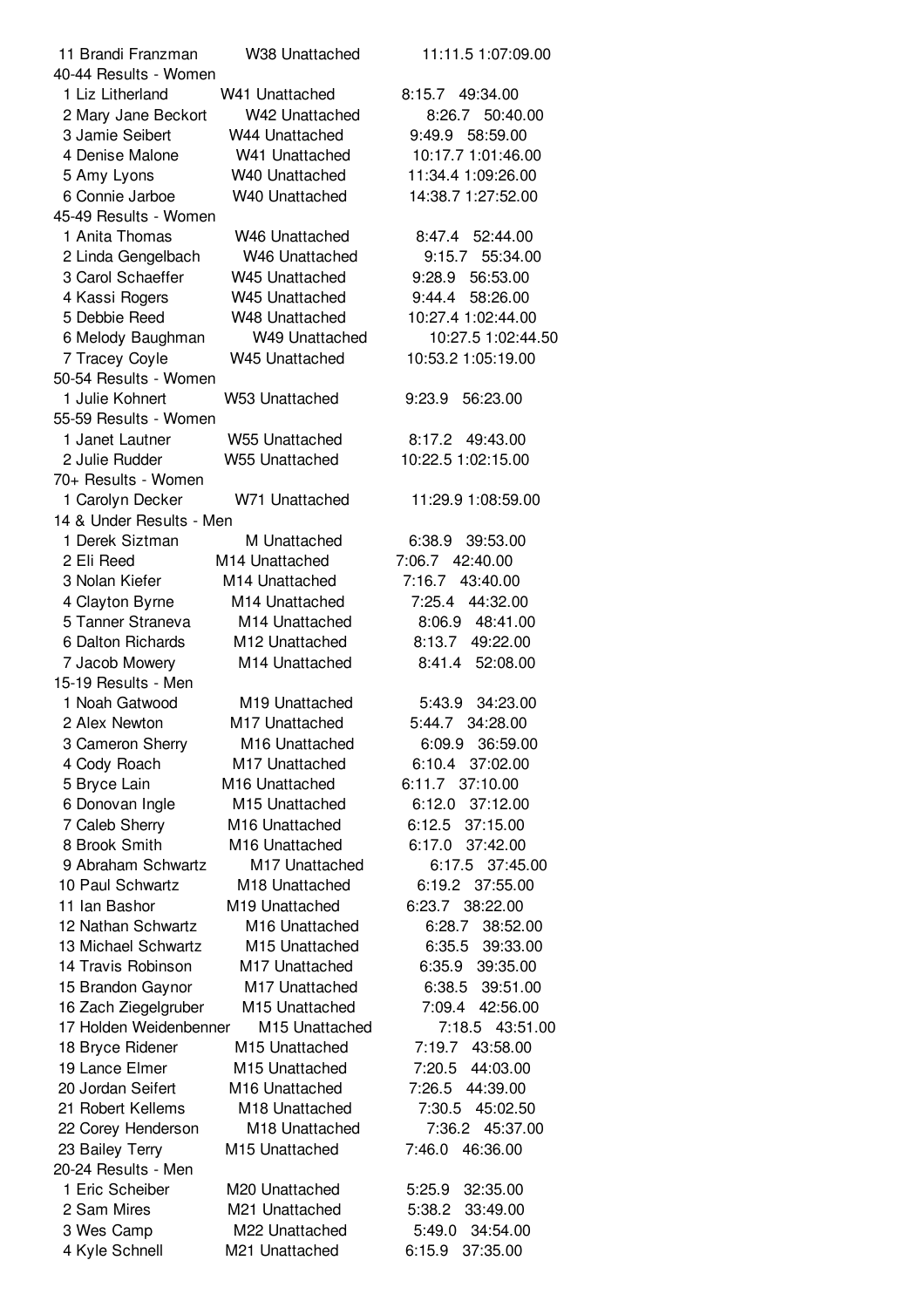| 5 Alex Fenn         | M22 Unattached             | 38:29.00<br>6:24.9 |
|---------------------|----------------------------|--------------------|
| 6 Eric Wolf         | M21 Unattached             | 7:47.4<br>46:44.00 |
| 7 Dylan Kleemann    | M21 Unattached             | 8:20.7 50:04.00    |
| 8 Todd Arnold       | M24 Unattached             | 8:32.2 51:13.00    |
| 25-29 Results - Men |                            |                    |
| 1 Michael Carter    | M <sub>26</sub> Unattached | 6:03.4 36:20.00    |
| 2 Jared Guillaume   | M28 Unattached             | 8:48.2<br>52:49.00 |
| 3 Derek Doddridge   | M29 Unattached             | 9:15.4<br>55:32.00 |
| 4 Blair Walsh       | M29 Unattached             | 9:17.9 55:47.00    |
| 5 Cody Metzger      | M29 Unattached             | 10:51.0 1:05:06.00 |
| 30-34 Results - Men |                            |                    |
| 1 Matthew Bartsch   | M <sub>30</sub> Unattached | 5:40.4<br>34:02.00 |
| 2 Ty Guillaume      | M30 Unattached             | 34:27.00<br>5:44.5 |
| 3 Graham Paxton     | M31 Unattached             | 6:04.5<br>36:27.00 |
| 4 Adam Krieg        | M30 Unattached             | 7:57.5 47:45.00    |
| 5 George Wooten     | M30 Unattached             | 8:02.9<br>48:17.00 |
| 6 Derrick Lawalin   | M32 Unattached             | 8:09.9<br>48:59.00 |
| 7 Philip Hurak      | M32 Unattached             | 8:30.7 51:04.00    |
| 8 Jamey Clouse      | M <sub>30</sub> Unattached | 12:41.4 1:16:08.00 |
| 35-39 Results - Men |                            |                    |
| 1 Chad Hartmann     | M39 Unattached             | 6:16.5 37:39.00    |
| 2 Eric Day          | M39 Unattached             | 7:10.9<br>43:05.00 |
| 3 Darrell Peter     | M39 Unattached             | 49:12.00<br>8:12.0 |
| 4 Scott Fortwendel  | M38 Unattached             | 8:21.2<br>50:07.00 |
| 5 Chris DeJarnette  | M38 Unattached             | 51:36.00<br>8:36.0 |
| 6 Santiago Arruffat | M38 Unattached             | 8:51.9<br>53:11.00 |
| 40-44 Results - Men |                            |                    |
| 1 Brian Beckort     | M40 Unattached             | 5:48.4<br>34:50.00 |
| 2 Donald Small      | M44 Unattached             | 6:53.4<br>41:20.00 |
| 3 Jason Powell      | M42 Unattached             | 7:17.4<br>43:44.00 |
| 4 Tim Mulzer        | M44 Unattached             | 44:22.00<br>7:23.7 |
| 5 Jeremy Edwards    | M40 Unattached             | 7:30.4 45:02.00    |
| 6 Jason Crandall    | M41 Unattached             | 7:32.7<br>45:16.00 |
| 7 John Pfeiffer     | M44 Unattached             | 8:00.4<br>48:02.00 |
| 8 Eric Kehl         | M41 Unattached             | 8:14.0<br>49:24.00 |
| 9 John Hoch         | M41 Unattached             | 56:26.00<br>9:24.4 |
| 45-49 Results - Men |                            |                    |
| 1 Patrick Miller    | M47 Unattached             | 7:31.9 45:11.00    |
| 2 Paul Bloom        | M45 Unattached             | 7:53.7 47:22.00    |
| 3 Dan Lacy          | M46 Unattached             | 50:33.00<br>8:25.5 |
| 4 Jeff Hubert       | M46 Unattached             | 8:50.9<br>53:05.00 |
| 5 Jeff Luckett      | M48 Unattached             | 9:00.7<br>54:04.00 |
| 6 Harold Crapp      | M48 Unattached             | 9:29.0 56:54.00    |
| 7 Terry Seibert     | M46 Unattached             | 9:50.0<br>58:59.50 |
| 8 Dave Hall         | M49 Unattached             | 13:41.8 1:22:10.50 |
| 50-54 Results - Men |                            |                    |
| 1 Todd Reller       | M50 Unattached             | 38:35.00<br>6:25.9 |
| 2 Garry Haffner     | M50 Unattached             | 6:39.2<br>39:55.00 |
| 3 Johnny McBide     | M53 Unattached             | 7:55.9 47:35.00    |
| 4 Morris Pelzel     | M52 Unattached             | 8:32.0 51:12.00    |
| 5 Tom Wolf          | M54 Unattached             | 8:59.5<br>53:57.00 |
| 6 Chris Wocking     | M52 Unattached             | 57:33.00<br>9:35.5 |
| 7 Brad Swain        | M52 Unattached             | 10:25.4 1:02:32.00 |
| 8 Tim Baughman      | M51 Unattached             | 10:41.9 1:04:11.00 |
| 9 Bryan Thomas      | M54 Unattached             | 11:25.2 1:08:31.00 |
| 10 Andy Hall        | M53 Unattached             | 13:41.7 1:22:10.00 |
| 55-59 Results - Men |                            |                    |
| 1 Ernest DuPre      | M59 Unattached             | 10:01.7 1:00:10.00 |
| 60-69 Results - Men |                            |                    |
| 1 Donald Knieriem   | M61 Unattached             | 7:12.5<br>43:15.00 |
|                     |                            |                    |